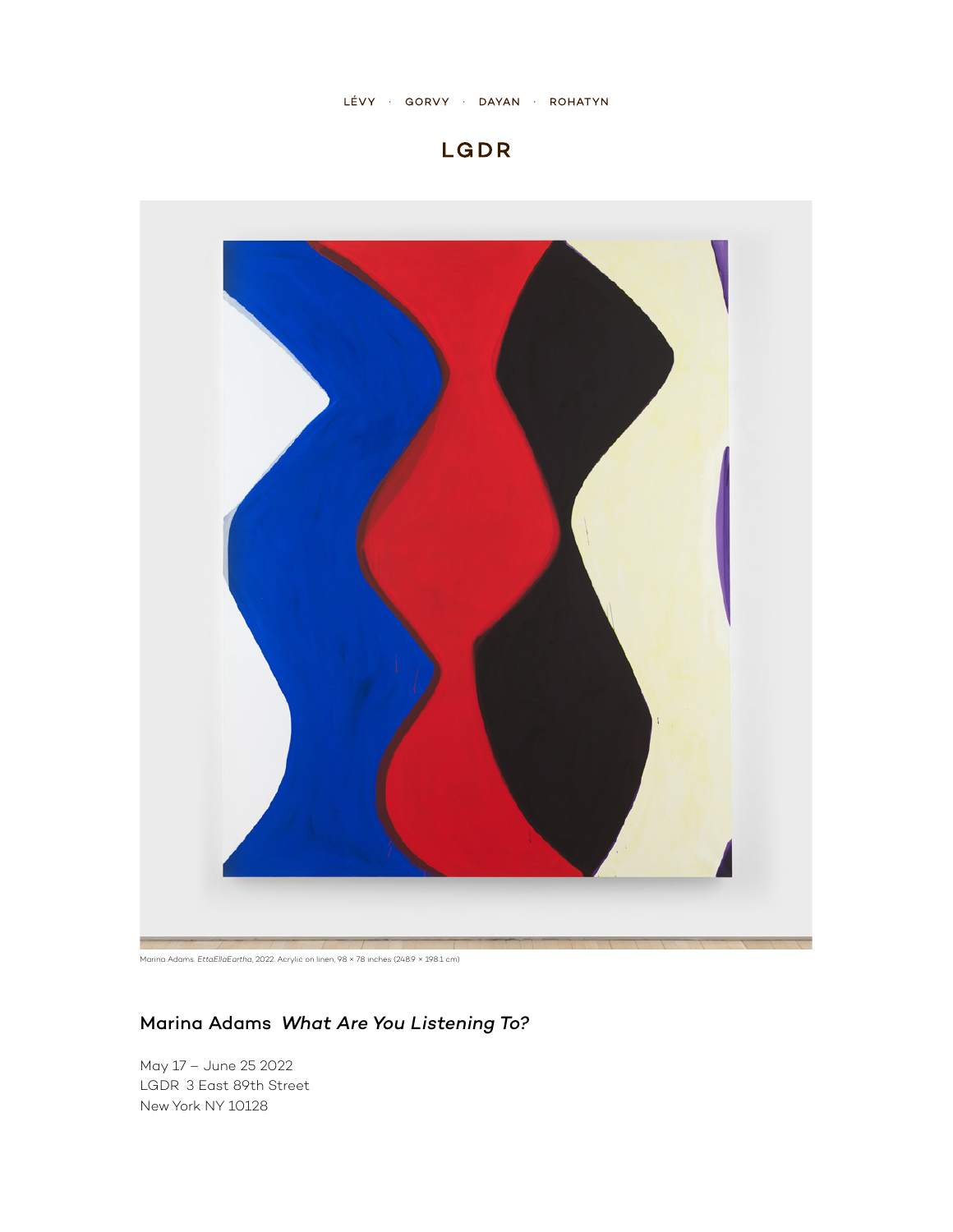LGDR is pleased to present *What Are You Listening To?*, an exhibition of new paintings by Marina Adams. Committed to a pure painterly expression, Adams makes rigorous explorations of color and form that situate her squarely in the tradition of New York School painting, with its emphasis on gesture, spontaneity, and improvisation—an aesthetic and methodology shared with poets, musicians, and dancers alike. Her signature style, refined over several decades, coalesces here in a new body of work in which shifting colors and elastic forms are counterbalanced by the weight of their individual components.

"I finally came to consider colors as forces, to be assembled as inspiration dictates," the 72-year-old Henri Matisse said in a 1941 interview. This "force" is visible in all of Adams's work, and is especially evident in her new paintings. Such forces include compositional dynamics like the play of inner and outer space as well as in the physical agency of the body—its gestures and presence in the world. In persistent dialogue with art-historical heroes Matisse, Willem de Kooning, and Joan Mitchell, among others, Adams probes the lineages of Modernism while adding her own voice and momentum to this tradition. The palette of *Twenty Springs* (2022) echoes generously a monumental *Nana* sculpture of Niki de Saint Phalle, and its organic tower form looks to an intimate Sonia Delaunay drawing for inspiration. Despite these connections, however, *Twenty Springs* announces itself on its own.

The alluring sensibility of Adams's paintings likewise pulls from disparate influences beyond the realm of painting. Architecture and music, textiles and carpets, utilitarian tribal objects, illuminated Coptic manuscripts, Islamic ornament, and folk arts are among the cultural practices that have inspired Adams; their acculturated patterns and embedded politics ultimately find their way into her paintings. The patterns of Uzbek robes displayed in an open book in Adams's studio seem to flow into *Let the River Answer* (2021), while the colorful geometric designs of late-19th century Native American rawhide saddlebags become the invisible armature behind *EttaEllaEartha* (2022).

In 2021, Adams moved her studio from industrial Brooklyn to a newly constructed building on the East End of Long Island, famous for its uncanny natural light. This bright new airy space heralded a clean slate and strict edits: its fresh walls were lined with blank canvases of three sizes, while a patchwork of specialty brushes, favorite postcards and books of art, poetry and textiles were spread across two low tables. The works Adams has created here feel more determined, physical, and sculptural than her previous improvisational, sinuous paintings. Immersed in the natural setting of Long Island, Adams has also called upon associations with other locales meaningful to her. The appeal of the Mediterranean, both ancient and modern, inserts itself into her compositions of color and brush. Extensive work and study in Rome, summers in her studio in Reggio Emilia, travels in Greece (from where her grandparents immigrated to the U.S.)—all these locations are manifest in the paintings through color and light, and an elemental relationship with earth, sea, and sky.

In making and installing this exhibition, Marina Adams has responded to the various shifting palettes and architectonic forms of the spaces at LGDR's flagship building at 3 East 89th Street. A suite of three paintings—*Like a Tree* (2022), *Song for My Mother* (2022), and *Stone Cold Fox* (2022) juxtaposed with the aptly titled *DIVA* (2021)—was painted with the Beaux Arts architecture of the building's Stone Room in mind. Says Adams, "The relationship between painting and architecture is reciprocal, whether it be an Italian Baroque chapel or the proverbial white cube. Whenever possible, I try to establish a dialogue between painting and architecture. Both are about construction and form and activating space."